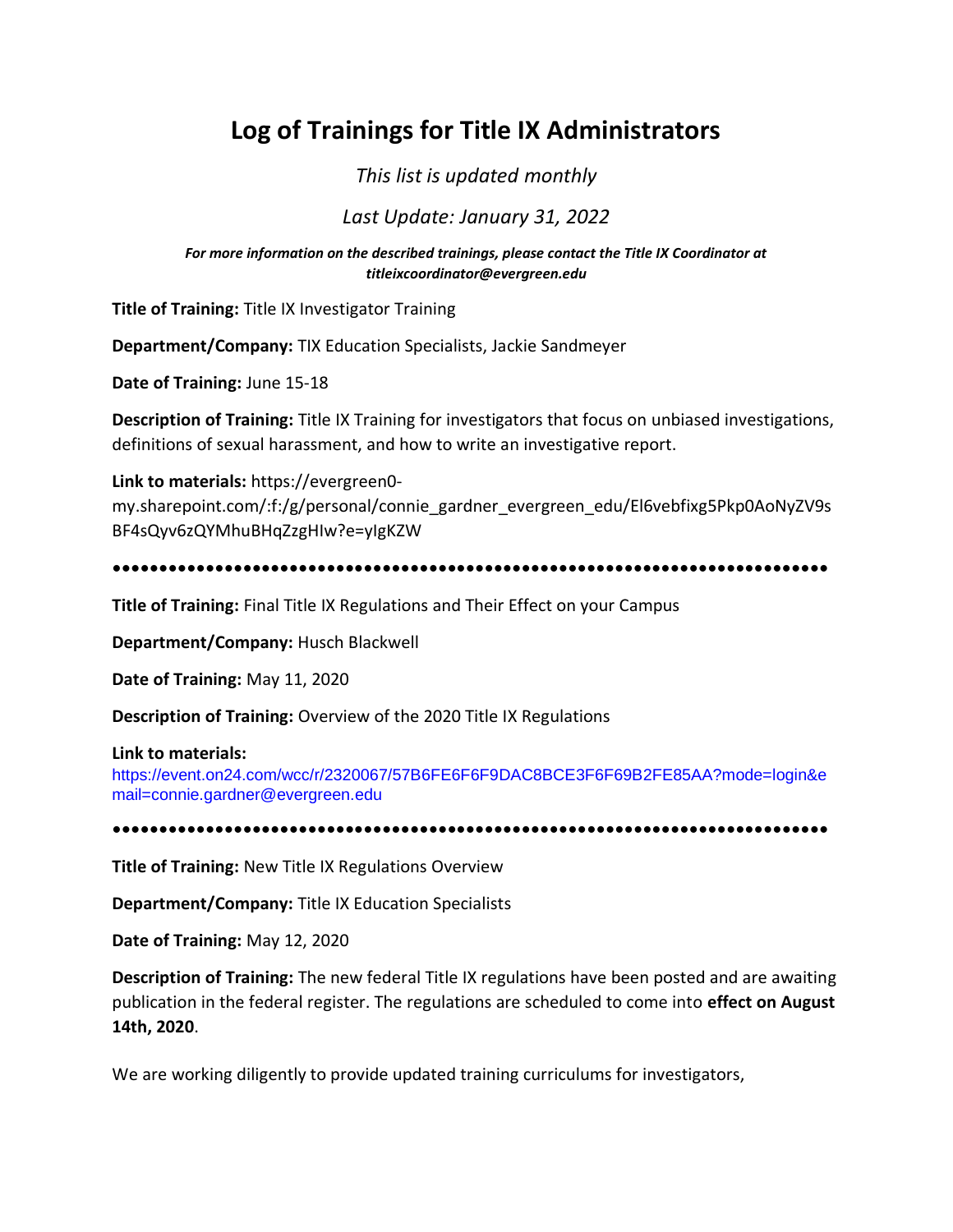coordinators, and general counsel. Please join us for a **FREE 1.5hr webinar** to review the new regulations.

**Link to materials:**

**•••••••••••••••••••••••••••••••••••••••••••••••••••••••••••••••••••••••••••••**

**Title of Training:** Individual Wishes vs. Risk of Harm: When and How to Proceed Without a Cooperative Complainant

**Department/Company:** Ankura

**Date of Training:** Wednesday, May 20, 2020

**Description of Training:** In this session of Ankura's monthly Title IX and Civil Rights Investigations webinar series, we will focus on the challenges that arise when an individual who may have experienced misconduct does not consent to a Title IX investigation, but there is reason to believe that the potential respondent poses an ongoing risk of harm to that individual or the campus community.

Dan Schorr and Alyssa-Rae McGinn will discuss balancing respect for an individual's choice not to cooperate with an investigation and the need to protect members of the institution. As external investigators working with educational institutions and other organizations, the presenters will draw upon experience investigating reports of sexual misconduct, intimate partner violence, and gender-based and racial harassment involving students, faculty, and staff to discuss relevant legal requirements, policy considerations, investigative strategies, and interview techniques, while responding to your questions and comments.

**Link to materials:** https://us02web.zoom.us/rec/play/FlAQ4un-

BeY2L7b8l4oLfP7X6kGtgI9rG2SFkMh-

2oxQMvxiC98l0lDGxJ80X21eLtvpcqtG3\_wDKGGX.qyPQsjfR5cPxN315?continueMode=true&\_x\_ zm\_rtaid=a67tlNpSQAqr9WqjDEtVRQ.1612294007258.9a867f44509a8babf6a0f7f104a29a92&\_ x\_zm\_rhtaid=959

**•••••••••••••••••••••••••••••••••••••••••••••••••••••••••••••••••••••••••••••**

**Title of Training:** Complimentary Regulations Webinar

**Department/Company:** TNG

**Date of Training:** May 11, 2020

**Description of Training:** Overview of 2020 Title IX Regulations

**Link to materials:**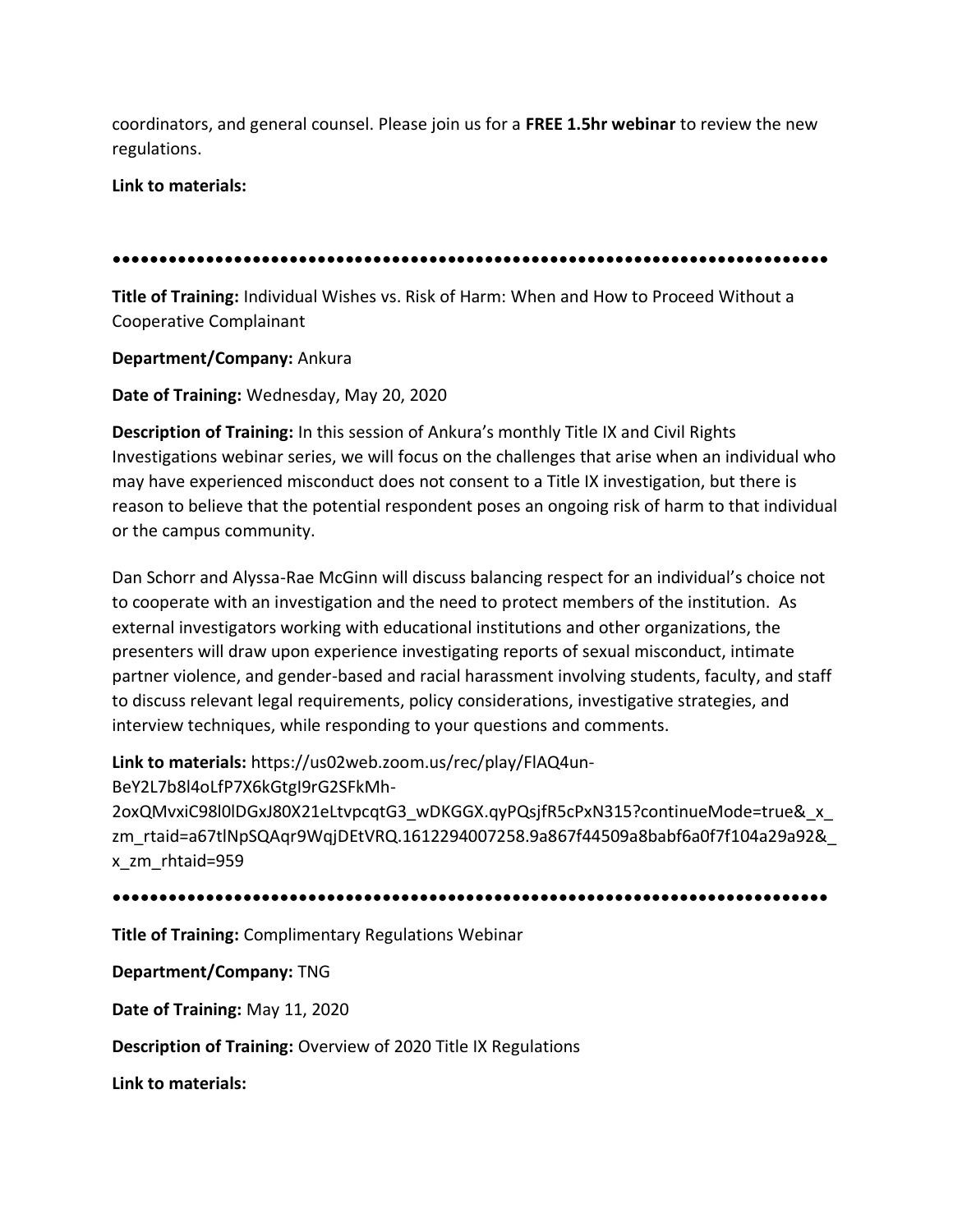```
•••••••••••••••••••••••••••••••••••••••••••••••••••••••••••••••••••••••••••••
```
**Title of Training:** Preparing For and Responding to the NPRM

**Department/Company:** Institutional Compliance Solutions

**Date of Training:** May 12, 2020

**Description of Training:** Overview of Title IX Regulations and how to best start preparing to implement.

**Link to materials:** https://my.demio.com/recording/uKkeUYDD

**•••••••••••••••••••••••••••••••••••••••••••••••••••••••••••••••••••••••••••••**

**Title of Training:** The 2020 Title IX Final Rule "First Look" Review and Analysis with KC Johnson

**Department/Company:** University EEO

**Date of Training:** May 11, 2020

**Description of Training:** A "first look" review and critical analysis of the May 2020 amended DOE/OCR Title IX policy changes, i.e., The Final Rule.

KC Johnson is a professor of history at Brooklyn College and the CUNY Graduate Center. He has spoken on the issue of campus sexual assault, Title IX, and due process at many colleges and universities, including Columbia Law School, Duke Law School, Princeton, and Williams; and his op-eds on the topic have been published in the Washington Post, Los Angeles Times, and Wall Street Journal. His most recent academic publication, "Campus Courts in Court," was coauthored with Samantha Harris, and appeared in the January 2020 N.Y.U. Journal of Legislation & Public Policy.

Lance Houston, J.D., LL.M., serves as founder of University EEO, Inc. ( www.universityeeo.com ), a higher education EEO, Title IX and Labor Relations consulting firm in Harvard Square, Cambridge, MA. Lance Houston, J.D., Suffolk University Law School, LL.M., Labor and Employment Law, Atlanta's John Marshall Law School. As a published author in complex Title IX law and policy matters in the Hofstra Labor and Employment Law Journal, see 34 Hofstra Lab. & Emp. L.J. 321, and completing an S.J.D. terminal law degree in 2022 with a dissertation focus in Title IX, Academic Labor and Due Process in Higher Education, Lance Houston also serves on the roster of Expert Witnesses with Thomson Reuters Expert Witness Services (Now RoundTable) in the areas of Labor Law and Title IX.

**Link to materials:**

**•••••••••••••••••••••••••••••••••••••••••••••••••••••••••••••••••••••••••••••**

**Title of Training:** Regulations Q and A for ATIXA Members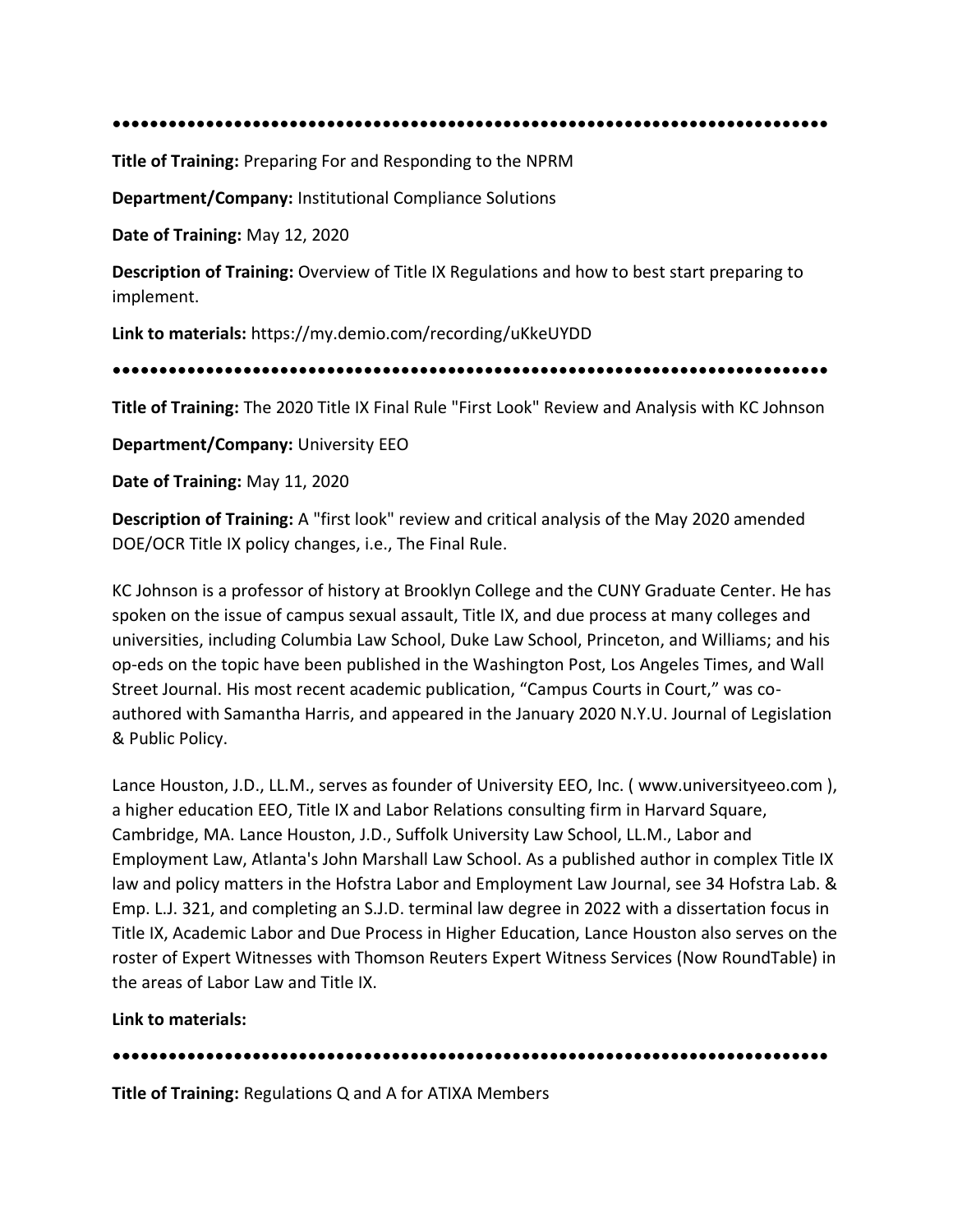**Department/Company:** TNG

**Date of Training:** May 11, 2020

**Description of Training:**

**Link to materials:**

## **•••••••••••••••••••••••••••••••••••••••••••••••••••••••••••••••••••••••••••••**

**Title of Training:** 2020 Title IX Regs Overview: Commitment Beyond Compliance for Colleges and Universities

**Department/Company:** ATIXA

**Date of Training:** May 21, 2020

**Description of Training:**

**Link to materials:**

# **•••••••••••••••••••••••••••••••••••••••••••••••••••••••••••••••••••••••••••••**

**Title of Training:** Advisors in Title IX Investigations: Legal, Regulatory, and Public Policy Considerations

**Department/Company:** Ankura

**Date of Training:** July 21, 2020

**Description of Training:** In this session of Ankura's monthly Title IX and Civil Rights Investigations webinar series, Dan Schorr and Alyssa-Rae McGinn will be joined by Franczek P.C. partner Jackie Wernz for a discussion of the important issues related to complainant and respondent advisors in Title IX investigations. Topics will include the role of the advisor during an investigation or hearing, the impact of the Department of Education's new Title IX regulations on this role, who should serve as an adviser, how to address advisors who are disrupting an investigation or hearing, and the advisor's role in cross-examination. The webinar will also examine how the role of an advisor differs in K-12 vs. higher education processes.

# **Link to materials:**

https://us02web.zoom.us/rec/play/oG9oUSMkSOZxSky1nmFyaI\_ok\_8eQedmiKntBS5uVK0zL9C Y-

s0ZKTIzSjoD\_JqK4KbK6Yzhlxxx7dQI.cUJfS0uX9mL\_K3Tw?startTime=1595349021000&\_x\_zm\_rt aid=a67tlNpSQAqr9WqjDEtVRQ.1612294007258.9a867f44509a8babf6a0f7f104a29a92&\_x\_zm \_rhtaid=959

## **•••••••••••••••••••••••••••••••••••••••••••••••••••••••••••••••••••••••••••••**

**Title of Training:** Title IX Hearings: Ten MORE Potential Challenges to Anticipate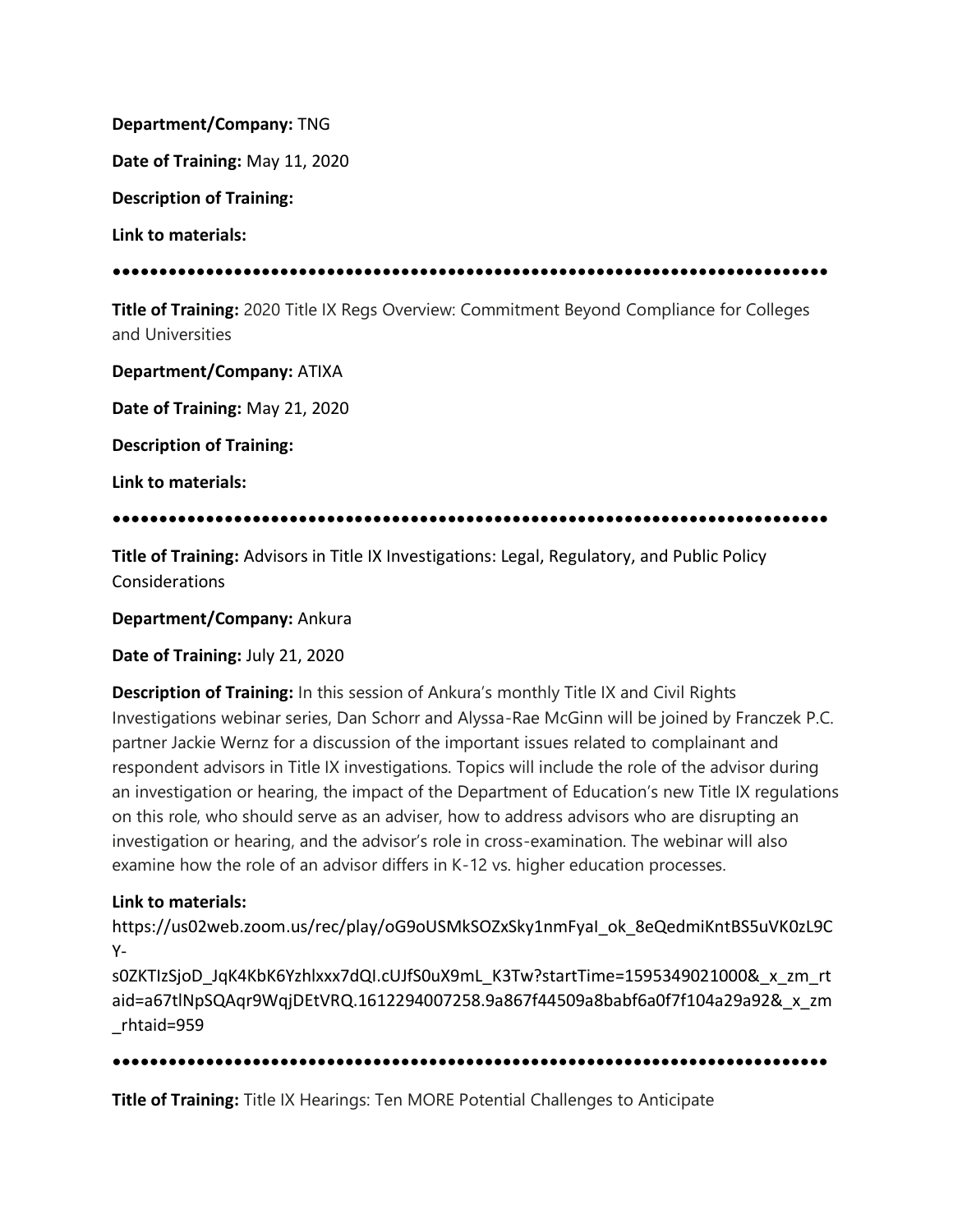# **Department/Company:** Dan Schorr, LLC

## **Date of Training:** December 17, 2020

**Description of Training:** Earlier this fall we presented "Title IX Hearings: Ten Potential Challenges to Anticipate" (if you missed it, you can view it and other webinars at

danschorrllc.com/webinars). This month we will discuss best practices for successfully navigating ten \*additional\* challenges that educational institutions will face when conducting hearings under the new Title IX regulations. From cross-examination complications to ineffective advisors to disagreements during panel negotiations, this webinar will help you anticipate these essential issues and conduct a successful, comprehensive, and fair hearing.

Dan and Alyssa-Rae will focus on a variety of significant aspects of the new Title IX hearing process, while taking your questions in an interactive and conversational environment. As external investigators and hearing officers/decision makers working with a number of educational institutions and other organizations, Dan and Alyssa-Rae will draw upon experience investigating and resolving reports of sexual violence, intimate partner violence, and race and gender-based discrimination and harassment involving students, faculty, and staff.

**Link to materials:** https://us02web.zoom.us/rec/play/UaJ-n9jI\_ahv6yA9NsfQz2KQKnE4C0F-2zFxTxrJvpVD-ZnSzblP0mJ5\_NmTO3SCJ2yEsN6MsvtieKv0.e0c5jmptQripSff7

**•••••••••••••••••••••••••••••••••••••••••••••••••••••••••••••••••••••••••••••**

**Title of Training:** Informal Resolutions and the new Title IX Regs

**Department/Company:** NWATIXA

**Date of Training:** Tuesday, December 8, 2020

**Description of Training:** During this training, we will explore "tips, traps and tools" related to workplace conflict, interpersonal interventions, and informal or alternative resolution possibilities with claims of discrimination and bias. We will discuss different types of informal resolutions, common privacy and information sharing concerns, setting and managing expectations, laying a founding for successful resolutions and documentation, and when and how these informal techniques may be used.

**Link to materials:**

**•••••••••••••••••••••••••••••••••••••••••••••••••••••••••••••••••••••••••••••**

**Title of Training:** 2020 Title IX Regulations: Core Issues and Lessons Learned

**Department/Company:** Husch Blackwell

**Date of Training:** January 22, 2021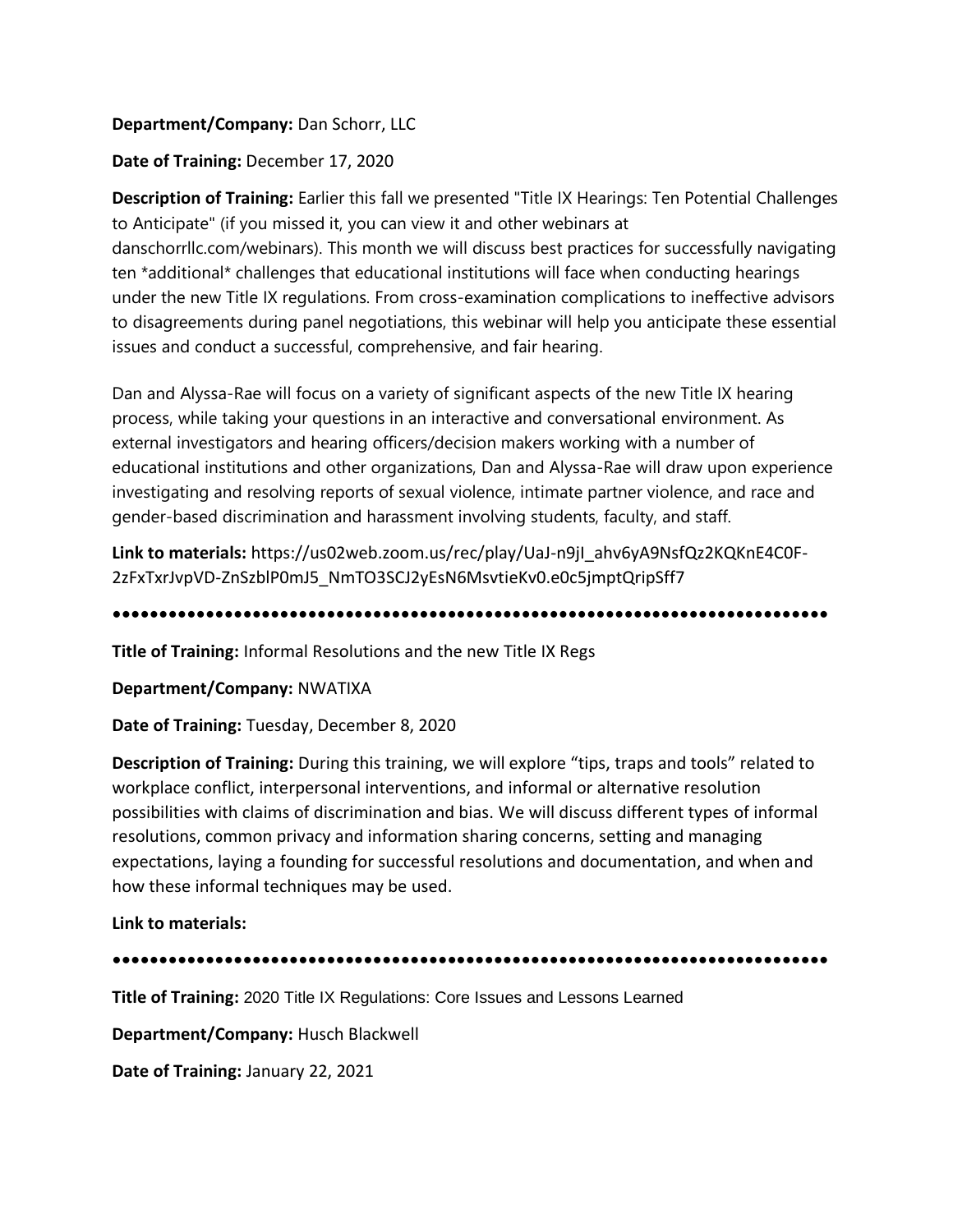**Description of Training:** Best practices and tips for implementing the Title IX Regulations – so far.

#### **Link to materials:**

https://event.on24.com/wcc/r/2937704/251809D9C004CAD966A1CB9018465BC6?mode=login&em ail=connie.gardner@evergreen.edu

**•••••••••••••••••••••••••••••••••••••••••••••••••••••••••••••••••••••••••••••**

**Title of Training:** Best Practices for Effective Credibility Assessments

**Department/Company:** NWATIXA

**Date of Training:** January 27, 2021

**Description of Training:**

**Link to materials:**

**•••••••••••••••••••••••••••••••••••••••••••••••••••••••••••••••••••••••••••••**

**Title of Training:** Higher Ed Year in Review

**Department/Company:** Institutional Compliance Solutions

**Date of Training:** January 28, 2021

**Description of Training:** Overview of lessons learned from the Title IX Regulations, and case reviews of important information to know for Title IX Administrators

**Link to materials:** https://icslawyer.com/posting-for-review-higher-ed-2020-year-end-review/

**•••••••••••••••••••••••••••••••••••••••••••••••••••••••••••••••••••••••••••••**

**Title of Training:** Conducting Climate Investigations: Challenges and Best Practices

**Department/Company:** Dan Schorr, LLC

**Date of Training:** January 27, 2021

**Description of Training:** Understanding when to conduct climate investigations, best practices on how to do that, and when and if climate investigations need to be promoted to Title IX Investigations.

## **Link to materials:**

https://us02web.zoom.us/rec/play/suA3o4TRbcpe4sIusE9jCY5ttt2QZ69C9dHoI1\_VH9HWwaGb 0bnXp94oHnHCVgqMQtcbJhd0A0EXptDR.s-

mWn3H07m7dx4EA?continueMode=true&\_x\_zm\_rtaid=a67tlNpSQAqr9WqjDEtVRQ.16122940 07258.9a867f44509a8babf6a0f7f104a29a92&\_x\_zm\_rhtaid=959

**•••••••••••••••••••••••••••••••••••••••••••••••••••••••••••••••••••••••••••••**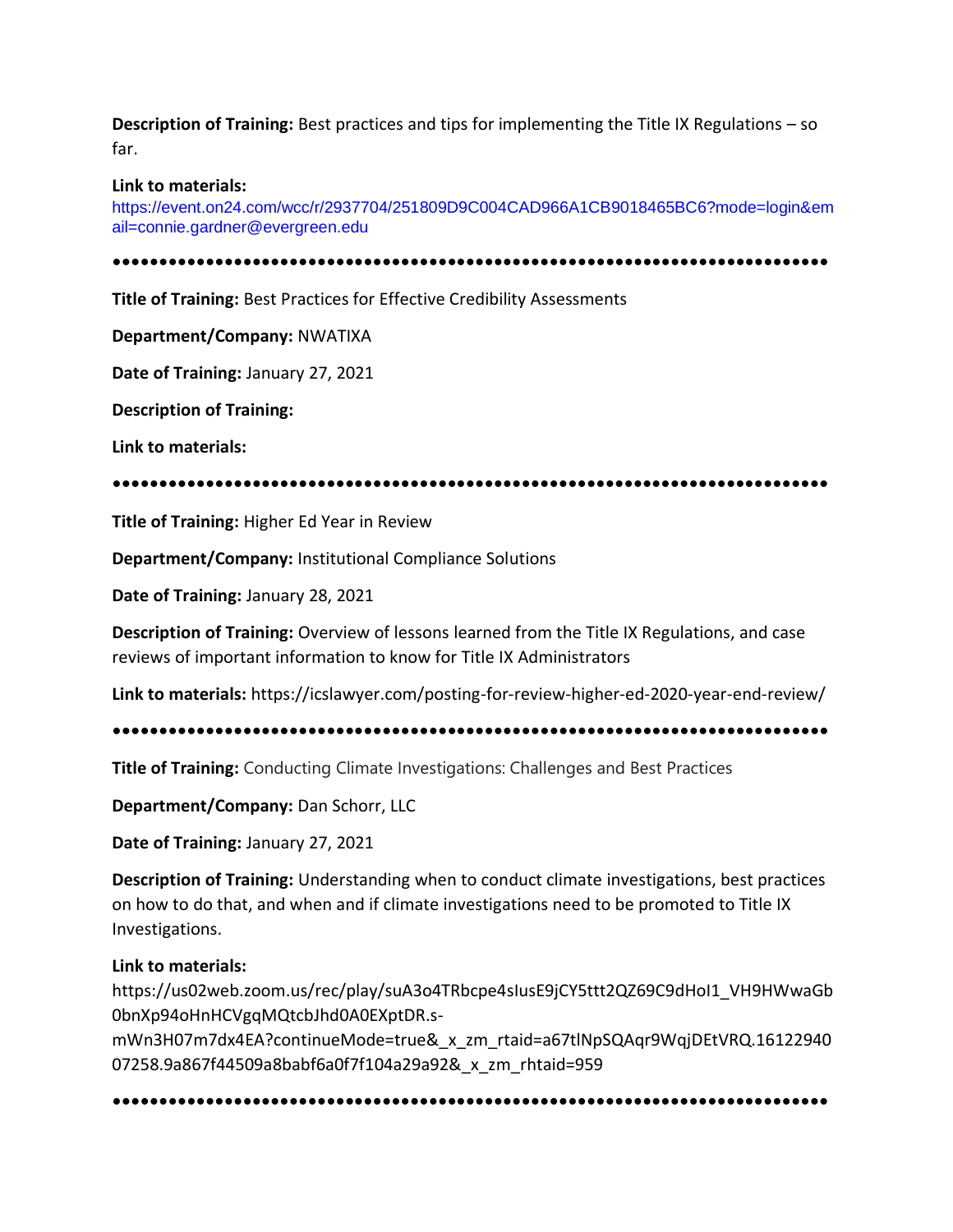## **Title of Training:** Virtual Investigations: New Rules vs. Old Rules

#### **Department/Company:** NWATIXA

**Date of Training:** October 15, 2020

**Description of Training:** As the COVID pandemic has worn on, there has still been a need to continue managing TIX cases. And, a necessary switch to virtual investigations and hearings. In this webinar, we discuss some of the best practices, lessons learned, and ways to continue supporting students even as distance and hybrid learning models persist at institutions across the Pacific Northwest and country and new Title IX regulations come to bear on the Title IX procedures at your institution.

**Link to materials:** https://ln2.sync.com/dl/dca1c7d50/vys9dvc7-exfyap8f-paet5nf8- 48fm2wec/view/default/6046342020013

# **•••••••••••••••••••••••••••••••••••••••••••••••••••••••••••••••••••••••••••••**

**Title of Training:** OCR Webinar: Title IX Regulations Addressing Sexual Harassment

**Department/Company:** Office of Civil Rights/Department of Education

**Date of Training:** May 8, 2020

**Description of Training:** Overview of the new Title IX Regulations

**Link to materials:** https://www.youtube.com/watch?v=TdfT5R8ibm4

**•••••••••••••••••••••••••••••••••••••••••••••••••••••••••••••••••••••••••••••**

**Title of Training:** OCR Webinar on Due Process Protections under the new Title IX Regulations

**Department/Company:** Office of Civil Rights/Department of Education

**Date of Training:** July 21, 2020

**Description of Training:** OCR presents this webinar on the Due Process Protections contained the Department's new Title IX Rule.

**Link to materials:** https://www.youtube.com/watch?v=48UwobtiKDI

**•••••••••••••••••••••••••••••••••••••••••••••••••••••••••••••••••••••••••••••**

**Title of Training:** Conducting and Adjudicating Title IX Hearings: An OCR Training Webinar

**Department/Company:** Office of Civil Rights/Department of Education

**Date of Training:** July 23, 2020

**Description of Training:** This webinar addresses the role and responsibilities of the people who conduct and adjudicate grievance proceedings involving an allegation of sexual harassment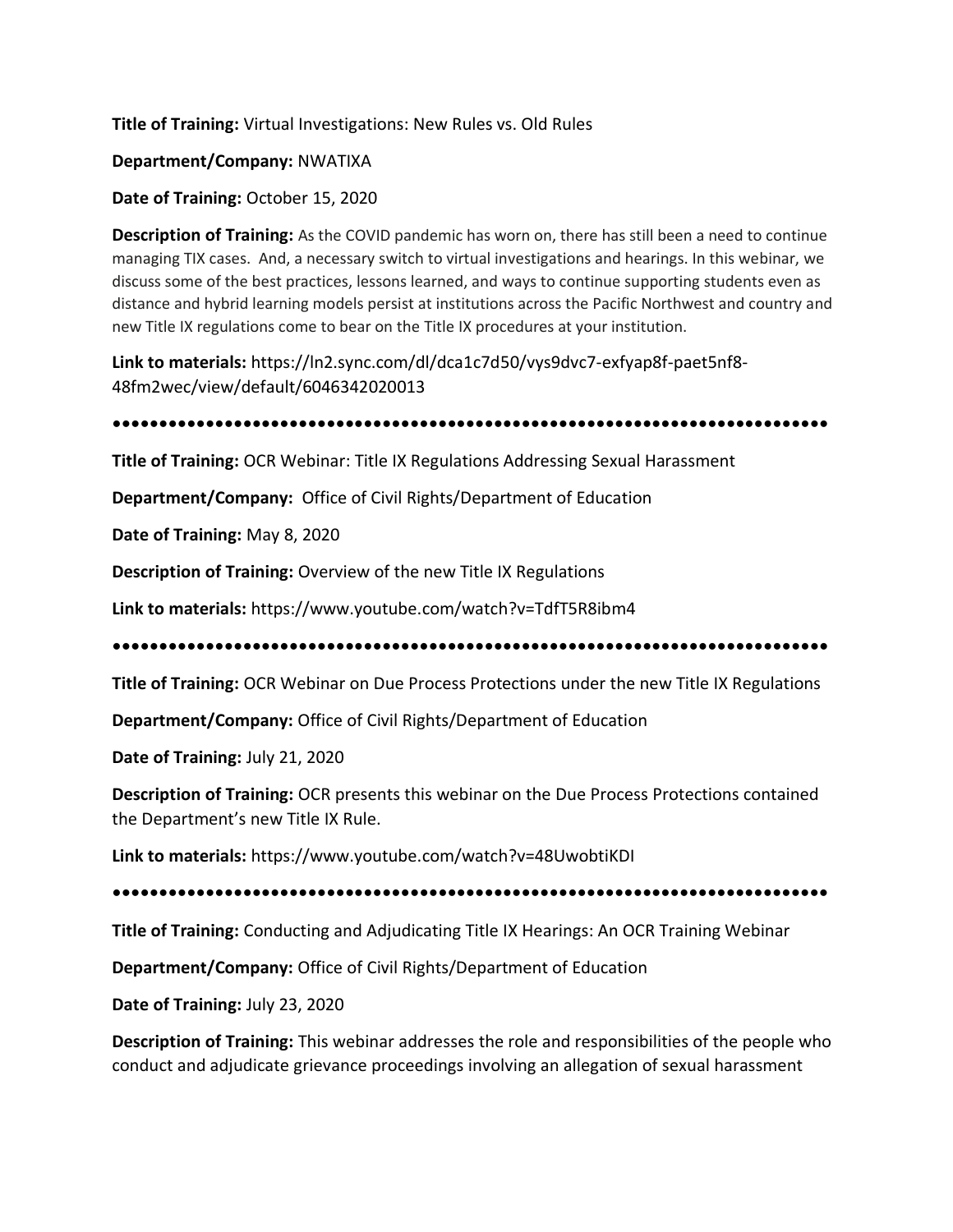under the Department's new Title IX Regulations (generally, that person is called a decision maker in the Rule).

**Link to materials:** https://www.youtube.com/watch?v=yQ4-S5\_Jahw

**•••••••••••••••••••••••••••••••••••••••••••••••••••••••••••••••••••••••••••••**

**Title of Training:** OCR Webinar on New Title IX Protections Against Sexual Assault

**Department/Company:** Office of Civil Rights/Department of Education

**Date of Training:** July 7, 2020

**Description of Training:** This webinar discusses the new protections that the Department's new Title IX regulations provide to individuals who allege sexual harassment or sexual assault.

**Link to materials:** https://www.youtube.com/watch?v=i-BCnhUsJ4s

**•••••••••••••••••••••••••••••••••••••••••••••••••••••••••••••••••••••••••••••**

**Title of Training:** How to Report Sexual Harassment Under Title IX

**Department/Company:** Office of Civil Rights/Department of Education

**Date of Training:** July 27, 2020

**Description of Training:** OCR presents this short webinar on how to report sexual harassment and file a formal complaint under the Department's new Title IX Rule.

**Link to materials:** https://www.youtube.com/watch?v=YA5S2\_A3UAY

**•••••••••••••••••••••••••••••••••••••••••••••••••••••••••••••••••••••••••••••**

**Title of Training:** OCR Title IX Webinar: Bias and Conflicts of Interest

**Department/Company:** Office of Civil Rights/Department of Education

**Date of Training:** January 15, 2021

**Description of Training:** This webinar instructs recipients on how to adopt and publish policies to ensure that sexual harassment allegations are fairly adjudicated, how they must train their Title IX personnel to avoid bias and conflicts of interest, and how they can effectively administer a grievance process in a way that avoids bias and conflicts of interest.

**Link to materials:** https://www.youtube.com/watch?v=vHppcOdrzCg

**•••••••••••••••••••••••••••••••••••••••••••••••••••••••••••••••••••••••••••••**

**Title of Training:** OCR Title IX Webinar: Regional Centers and School Consortia

**Department/Company:** Office of Civil Rights/Department of Education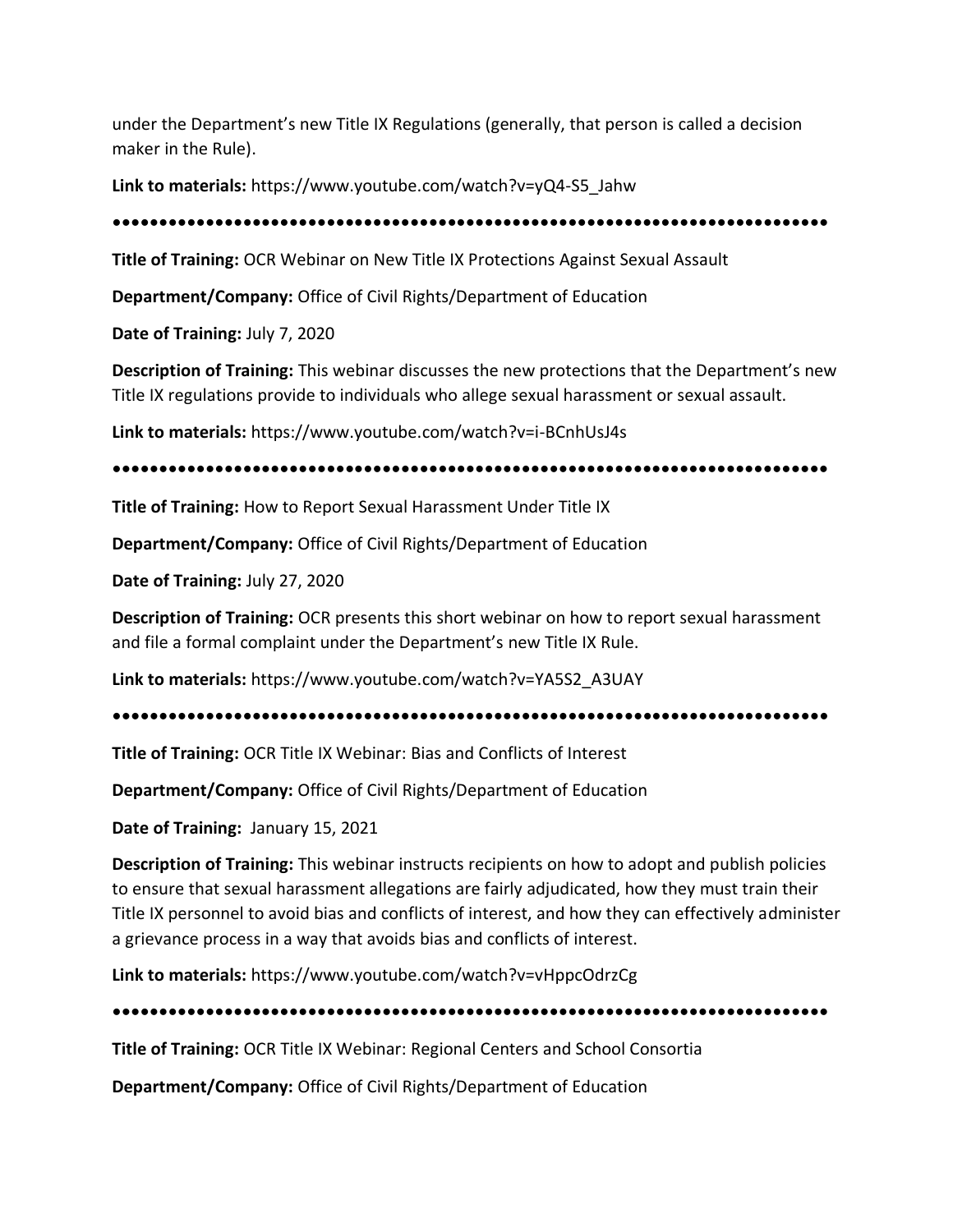**Date of Training:** January 15, 2021

**Description of Training:** The Office for Civil Rights presents this webinar on how schools may work together to meet certain responsibilities under the new Title IX regulations.

**Link to materials:** https://www.youtube.com/watch?v=bOprfu8Ixrg

**•••••••••••••••••••••••••••••••••••••••••••••••••••••••••••••••••••••••••••••**

**Title of Training:** Uncooperative Complainants

**Department/Company:** Dan Schorr LLC

**Date of Training:** February 24, 2021

**Description of Training:** When and how to proceed with a Title IX Formal Complaint when there is an uncooperative complainant

## **Link to materials:**

https://us02web.zoom.us/rec/play/NiaBJ3cS1C1rYEbU9Rygsck28auqy1Xf6Yj24BtsyWg\_oJJ0dd MOJL\_2BL\_7zVFxd-4Ki8rJ3MQrfOMq.zm1-NbNxSiuSBdI1

**•••••••••••••••••••••••••••••••••••••••••••••••••••••••••••••••••••••••••••••**

**Title of Training:** Title IX Training

**Department/Company:** Attorney General's Office, Washington State

**Date of Training:** February 18, 2021

**Description of Training:** Assistant Attorney Generals of Washington State provide an overview of the Title IX Regulations, and include a mock hearing for participants to practice their skills with.

**Link to materials:** See Title IX Coordinator for material information

**•••••••••••••••••••••••••••••••••••••••••••••••••••••••••••••••••••••••••••••**

**Title of Training:** Investigating New Complaints of Old Misconduct

**Department/Company:** Dan Schorr, LLC

**Date of Training:** March 24, 2021

**Description of Training:** Please join the next installment of our monthly **Title IX and Civil Rights webinar series**. In this session, we will focus on the challenges that arise when an individual reports alleged misconduct that may have occurred a year or more before the filing of the complaint. These investigations often raise serious issues and obstacles regarding identifying and interviewing witnesses, obtaining evidence, ascertaining relevant policies, and providing needed services to the parties. Dan and Alyssa-Rae will discuss best practices for investigating